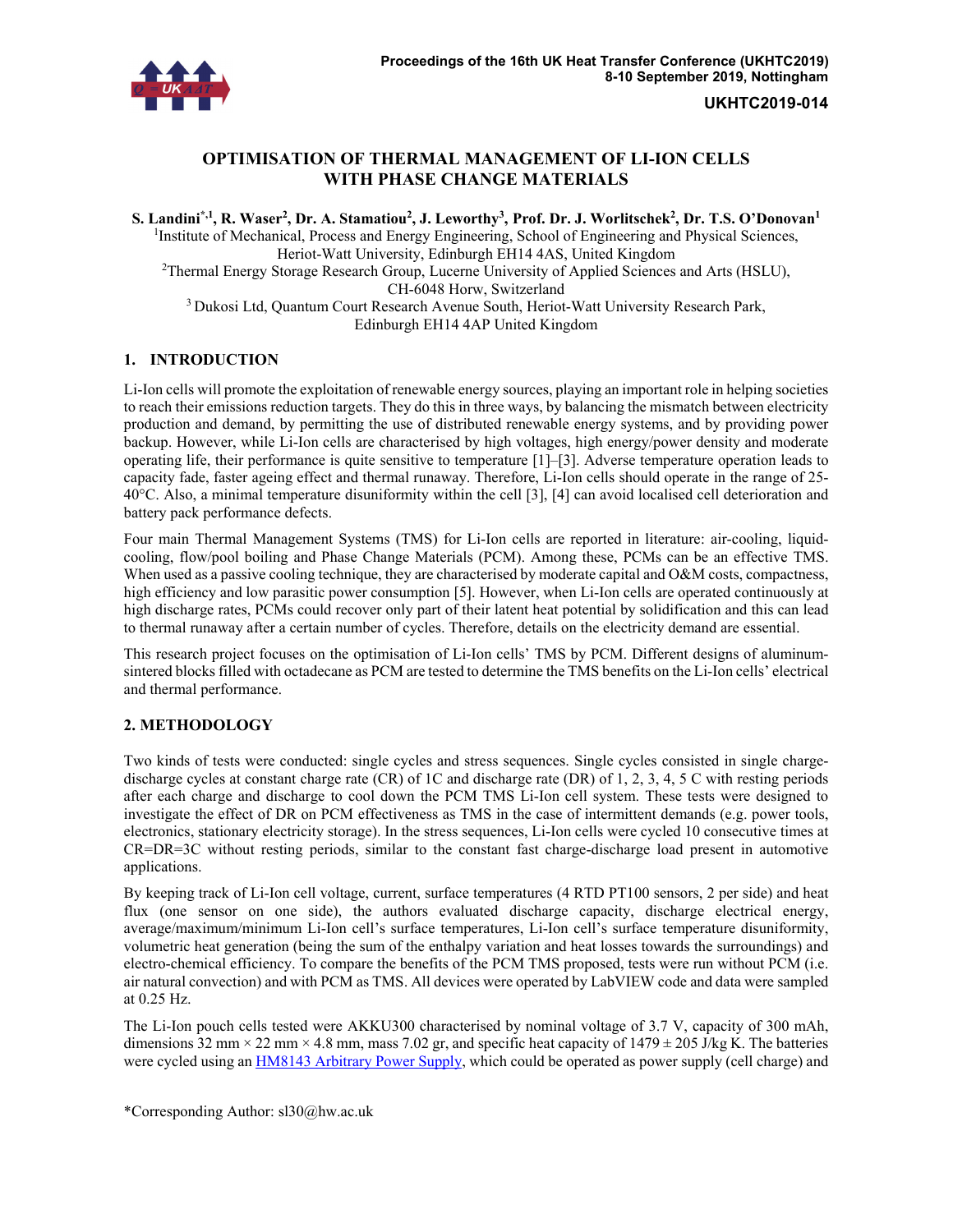electronic load (cell discharge). The PCM selected for these tests was a 99% pure Octadecane, a paraffin characterised by melting temperature in the range of 26-29°C, specific latent heat of 250 kJ/kg, thermal conductivity of 0.144 W/m K, specific heat capacity of 1990 J/kg K and solid density of 777 kg/m<sup>3</sup>. The PCM was provided by Sigma Aldrich (O652) and its thermo-physical properties were measured at the HSLU Thermal Energy Storage Competence Center.

The passive PCM TMS were composed of aluminum blocks designed by the authors and sintered by Direct Metal Laser Sintering (DMLS) technique using a Concept Laser Mlab Cusing. The aluminum powder was a Concept Laser CL 31AL 86% Al pure of equivalent thermal conductivity around 120-180 W/m K. Two designs were proposed: simple and finned (**Fig.** *1*). In the simple design, the PCM was located within the two lateral pockets while the Li-Ion pouch cell was positioned in the center. Thermal paste provided by Electrolube was used to minimise the thermal contact resistance between Li-Ion cell and aluminum block. The masses of Al and octadecane were respectively 18.3 (63%) and 10.55 (37%) gr. The finned design was an improved version of the simple one, characterised by fins surrounding the Li-Ion cells and enclosing the PCM in separate pockets. This model should improve the equivalent thermal conductivity of the PCM TMS and foster the PCM crystallization by solidification while decreasing the energy density and increasing the total TMS weight. In this design, the masses of Al and octadecane were respectively 36.6 (74%) and 12.85 (26%) gr. Moreover, to evaluate the PCM TMS cooling effectiveness without the contribution of external air natural convection, the blocks were located at the center of a thermally-insulating box made by ethylene propylene rubber foam of external dimensions 70 mm  $\times$  75 mm  $\times$  100 mm and thermal conductivity at 25°C of 0.037 W/m K.



**Fig. 1** Aluminum-sintered TMS blocks: a) simple design dimensions in mm, b) simple (left) and finned (right) designs, c) finned design with octadecane located.

### **3. RESULTS**

The results of the stress sequences are reported here as these tests show the PCM TMS effectiveness when working in the most extreme conditions, being continuous operation and no cooling periods. In *Fig. 2*, the temperature profiles for Li-Ion cell and PCM are reported for air natural convection, the PCM TMS simple and finned designs. During these tests, the median temperature of the lab was 22.8°C.

Compared to air natural convection, where the cell experienced maximum temperatures up to 42°C, the TMS PCM simple design was capable to keep the cell in the range of 26-32°C once the PCM started melting. This condition was reached in between the second and the third cycles. Also, the maximum surface temperature disuniformity was always kept lower than 1.33°C compared to 2.09°C of air natural convection. It must be pointed out that the lower temperatures of the PCM TMS cooled Li-Ion cell led to a decrease of discharge capacity and energy compared to the air-cooled cell of 28.3% and 28.7%. However, this operating condition would lead to potentially 27% longer Li-Ion cell operating life, as demonstrated in a study by Waldmann et al. [3]. The same test was reproduced using the PCM TMS finned design. The Li-Ion cell was kept at 25-32°C while the maximum surface temperature disuniformity was kept lower than 1.6°C. As with the previous design, the lower temperatures of the PCM TMS cooled Li-Ion cell led to a decrease of discharge capacity and energy compared to the air-cooled cell of respectively 15.4% and 16.2%.